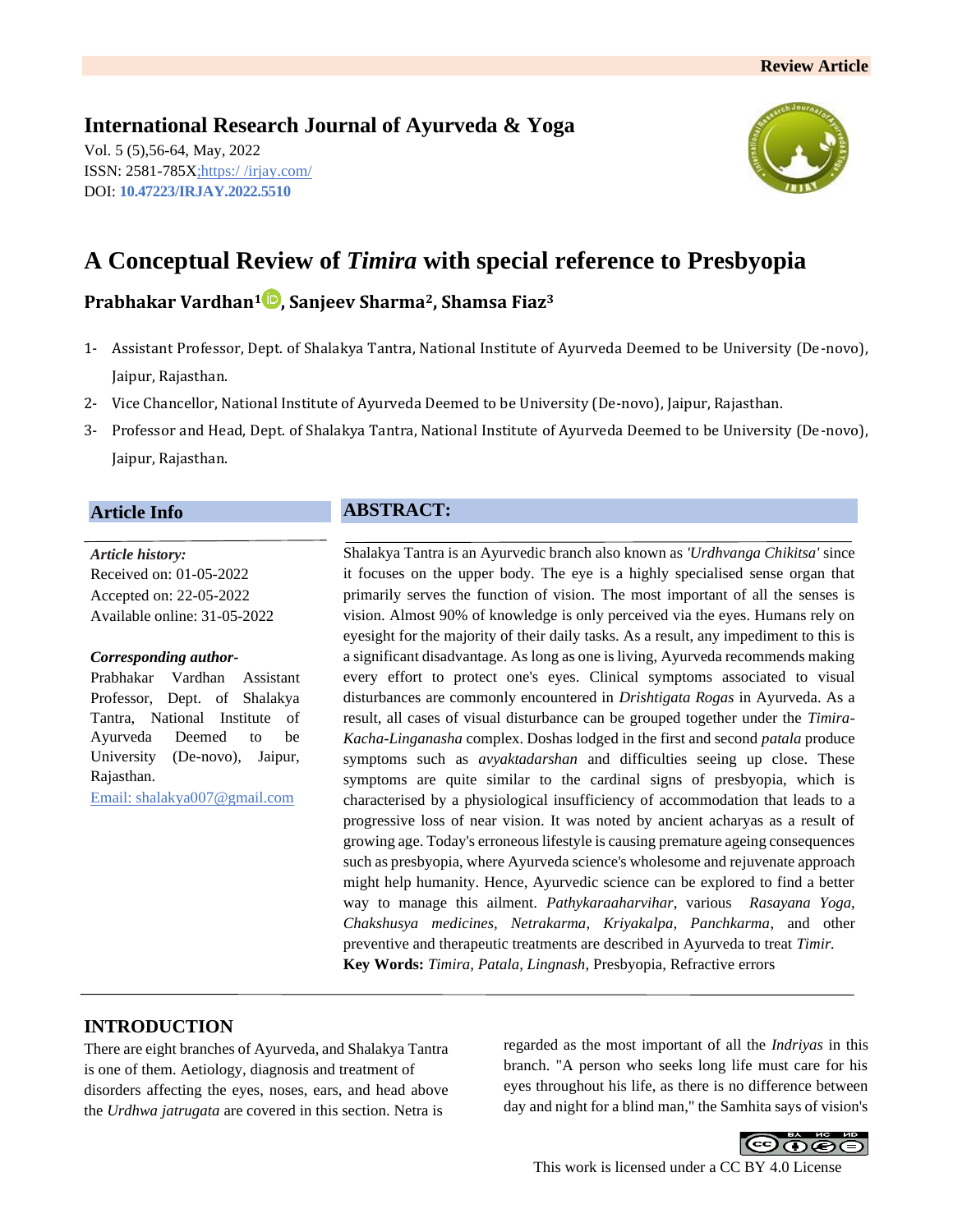importance. From now on, despite his wealth, he will be unable to fully appreciate life's pleasures. Since the loss of vision completely incapacitates a human being, eye protection is of the utmost importance in *Shalakya tantra. "Drushtigatarogas"* refers to 76 *Netravydhi* explained by Acharya Sushrut, which includes vision-related diseases. Acharya Sushrut explains *12 Drushtigata roga* and Acharya Vagbhata explains 27 drushtigatroga<sup>1,2</sup>.

As crucial as *Drishti, the Patalas* have been described as the pathophysiology of *Drishtigata Rogas,* especially *Timira* has been described in terms of *Patala p*articipation. *Timira as "Paramdarunvyadhi*" refers to the fact that the disease progresses in an irreversible manner and may eventually cause entire or partial blindness if not treated <sup>3</sup>. There are six *patals* in total, four *abhyantara patalas* and two *bahya vartmagata patalas*. <sup>4</sup>When the vitiated doshas reach the first *patala* of the eye, the patient will experience blurred vision, also known as *Avyakta darshana* (Indistinct vision).<sup>5</sup> *Vihwala darshana* (confusing and cloudy vision) characterizes the *Timira* involving the second *patala* along with *gochara vibhrama*, in which the far item appears to be closer while the near object looks to be further away. *Suchipasham na pashyate na pashyate* meaning even after exerting considerable effort, the patient is unable to detect the needle's eye.<sup>6</sup> The symptoms of *avyakta darshan*, i.e. indistinct near vision in *pratham patala, and suchipash na pashyati*, i.e. difficulty threading the needle in *Dwitiyapatalgat timir,* are similar to Presbyopia, which is a condition in which close vision is problematic. As a result, presbyopia can be equated to *pratham and dwitiyapatalgata timira.* According to Ashtang Sangrah<sup>7</sup> and Bhavprakash Nighantu<sup>8</sup>, eyesight is affected gradually as one gets older, hence slow vision loss can also be regarded a *Jara* manifestation.

Presbyopia is an inadequacy of accommodation characterised by a progressive decrease in near vision, a decrease in amplitude of accommodation as one ages, or an increase in punctum proximal. Presbyopia sufferers are expected to increase from 1.4 billion in 2020 to 1.8 billion in  $2050$  globally<sup>10</sup>. Reduced near vision is the most common symptom of presbyopia, and it makes reading books, doing close tasks, and threading the needle difficult. Even among populations who do not use their near vision for tasks other than reading and writing, good near vision is important. As people get older, their lenses lose their elasticity, causing reduction in accommodation causing development of near vision impairment, which is a physiological alteration. It begins in the fourth decade of life and the symptoms last for the rest of one's life.<sup>11</sup> When eyes lose their youthful capacity to easily adjust from far to near vision, near vision tasks become more difficult, whether it's reading or threading a needle.

*Timira* is described to be *Ayushadhi Sadhya* in Ayurvedic texts, which means it is medically treatable if caught early enough. Sushruta has advocated a variety of therapy procedures for *Timira*, including *Langhna, Snehana Nasya, Snehpana* (internal use of oil, ghee), *Raktamokshna (*blood letting), *Virechana, Basti* etc<sup>12</sup>. This treatments should be repeated on a regular basis. Besides *Pathya Aahar-vihar, Netrakarma* (Eye exercise), local therapeutic procedures *(Kriyakalpa), Chaksushya dravya,* and *Rasayana yoga*, among others<sup>13</sup>, are described as preventive and curative treatments. All of these treatments aid in the prevention of vision loss and the maintenance of visual acuity.

## **AIMS**

- 1. To detail the conceptual aspects of *Patalgata Timir* and Presbyopia
- 2. To determine and analyse the preventative and therapeutic actions stated in Ayurvedic texts for *Timira*.

#### **Review**

## *Timira*

*Timira* is an eye disease that begins with *Avyakta darshana* and progresses to full blindness *(Linganasha).* The word's literal meaning is "darkness." In Ayurveda texts, no separate etiological elements for *Timira* have been described. As a result, general etiological causes of eye illness must be examined in the case of *Timira*. Its clinical aspects are based on *Patalas* involvement and Dosha vitiation. As a result, the therapy of *Timira* is dependent on the stage and dominance of a particular Dosha, for which Acharyas have described local and systemic management

#### **Etymology**

- 1.  $\sqrt{\text{Tim}}^{\epsilon}$  + *Unadi* suffix *"Kirach*" which means: a rise in the amount of watery substance in the eye, followed by a loss of light vision
- 2. The meaning of *Timira in Amarakosha* is "darkness."
- 3. In *Halayudha Kosha, Timira* denotes darkness, which is opposed by the sun.

#### **Etiological factors**

According to different classics, the following are the main causes of *Timira:*

• Acharya Madhava says that all diseases are caused by *Mandagni*, which is a lack of digestive fire. In the same way, netra rogas are caused by a person's weak *agnibala.*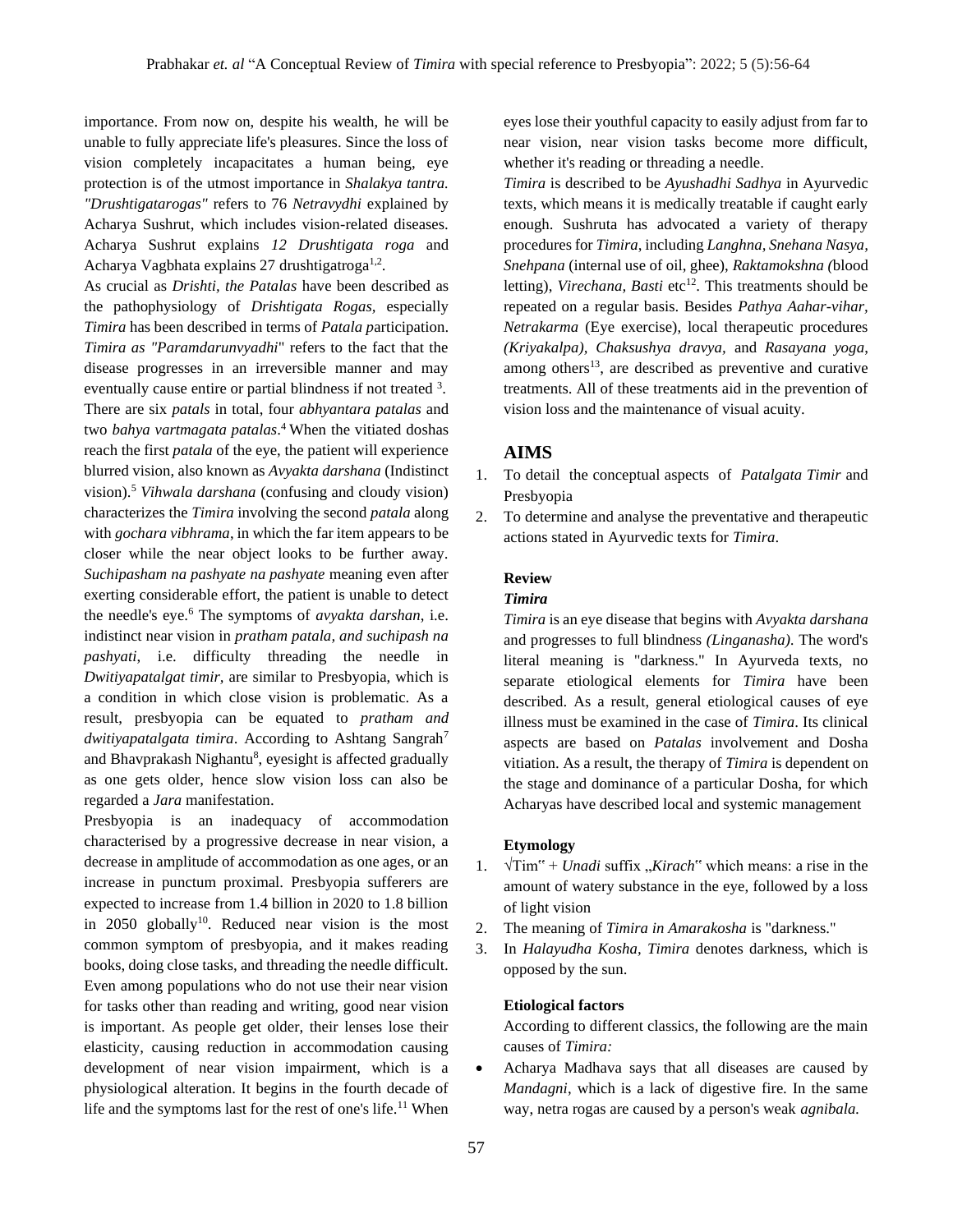- According to Acharya Charaka, *Asatmyendriyartha samyoga, prajna paratha and parinama* are the causes of diseases.
- All diseases are caused by the forced evacuation or withholding of *adharaneeya vegas. Vata* is the main *prakupita dosha* in this situation. So *anulomana* with the right food, drinks, and medicine plays a big role.
- Acharya Charaka<sup>14</sup> grouped the causes into three groups: misuse, overuse, and lack of use of the senses in terms of their function and length of time. He called this "voluntary transgression." That is, staring at an object too much is an example of excessive use, not looking at all is an example of disuse, and seeing objects that are too close, too far, scary, wonderful, disliked, disgusting, deformed, or scary is an example of perverted use.

#### **General causes of Eye diseases:**

Following are the general causes of eye diseases which can also be the causes of *timira* <sup>15</sup>:

- 1. *Ushnabitaptasyajalapraveshath* (Immediately immersing in cold water after being exposed to heat/sun): A sudden change in temperature would weaken the bonding in the eye muscles, compromising tissue integrity.
- 2. *Doorekshanath* (Looking at very distant items for a longer period of time.): Looking at very distant objects for a longer period of time causes strain on the ciliary muscles, causing deficiency in the lens's accommodative capacity.
- 3. *Swapanaviparyaya* (Abnormal sleeping habits): *Divaswapna / nisi jagarana* (abnormal sleeping habits). *Ratrijagarana* (night arousal) causes *Vata and pitta prakopa*, resulting in *rukshatha. Diva swapna* (daytime sleeping) causes *Kaphaprakopa*, resulting in *snigdatha*  (moistness), while *Ratrijagarana* (night arousal) causes *Vata and pitta prakopa,* resulting in *rukshatha* (dryness).
- 4. *Prasakthasamrodhana* (continuous crying over several days): Continuous weeping stimulates the lacrimal gland, causing it to secrete additional fluids, which washes away all the nutrients and bacteriostatic activity of the conjunctival sac. The conjunctival sac and lacrimal apparatus eventually lose their resistance to foreign bodies and infections.
- 5. *Kopa and shoka* (abnormally high levels of rage and grief): These are *dharaniya manasika vega* (emotional factors which has to be controlled). As *kopa* enhances *pitta and shoka increases vayu, these manasika vegas* (emotional variables) will have an impact on the dosha balance. Our bodies experience a rush of adrenaline during anxiety attacks, resulting in dilated pupils. As a result of the excess

light entering the eye when the pupils are dilated, blurriness can be detected.

- 6. *Klesha* (Stress): Stress, discomfort, and difficulty vitiate both *shareerika and manasika doshas* (physical and mental tiredness), resulting in eye problems.
- 7. *Abhighata:* Minor irritating injuries, contusions, or perforations result in significant eye loss. If proper eye care is not provided, blindness will occur quickly. Injury to other structures, such as the skull base fracture, causes retrobulbar and retinal haemorrhage, and cranial injury causes retinal and vitreous imbalance.
- 8. *Atimaithuna (Excessive sex): Dhatukshaya* is the effect of excessive sex (depletion of bodily tissues). *Shukra dhatu kshaya* leads to *poorva dhatu kshaya,* which deprives the eyes of sustenance.
- 9. *Shukthaaranalaamlanishevana* (Alcoholic beverages): *Suktha and aranala are sandhana dravyas* (fermentationderived medications) having poisonous effects opposite to *ojas (immunity). Amladravyas* (sour medications) are often detrimental to the eyes.
- 10. *Kulatth Nishevana:* It has *gunas* (properties) like *Laghu* (bright), *vidahi* (burning), *kashaya rasa* (bitter taste), *katupaka* (pungent), and *ushnaveerya* (excessive usage of horse gram and black gram): *Kulattha hasgunas* (properties) like *Laghu (light), vidahi (burning), kashaya rasa* (bitter taste (hot potency). *Dathukshaya* is caused by excessive use of *kulattha.*
- 11. *Vega vinigraha* (Suppression of natural urges): *Netrarogas* are caused by the suppression of *jrumba* (yawning), *asru*  (tears), *hikka* (hiccups), *pratishyaya* (rhinitis), and *ksudha*  (hunger). Suppression of impulses produces eye strain, which leads to tissue weakness.
- 12. *Atisweda* (Excessive eye sudation): In *netrarogas, only mrudhu sweda* (moderate fomentation) is recommended. *Swedana* is contraindicated in disorders such as *Timira (*cataract).
- 13. *Dhoomanishevanath:* Excessive exposure to smoke and other pollutants.
- 14. *Chardhirvighatath:* Controlling the urge to vomit/nausea causes eye strain.
- 15. *Vamanathiyogath: "Akshiorvyavruthi"* is caused by excessive *vamana* therapy (protrusion of eye ball).
- 16. *Bhashpagrahath* (Suppressing tears during grief): In *ashruvaha srotas*, vitiated *vayu* obstructs the doshas, causing illnesses (lacrimal apparatus).
- 17. *Sukshma nireekshanath* (seeing minute objects for an extended period of time): This produces ciliary muscle spasm and lens strain.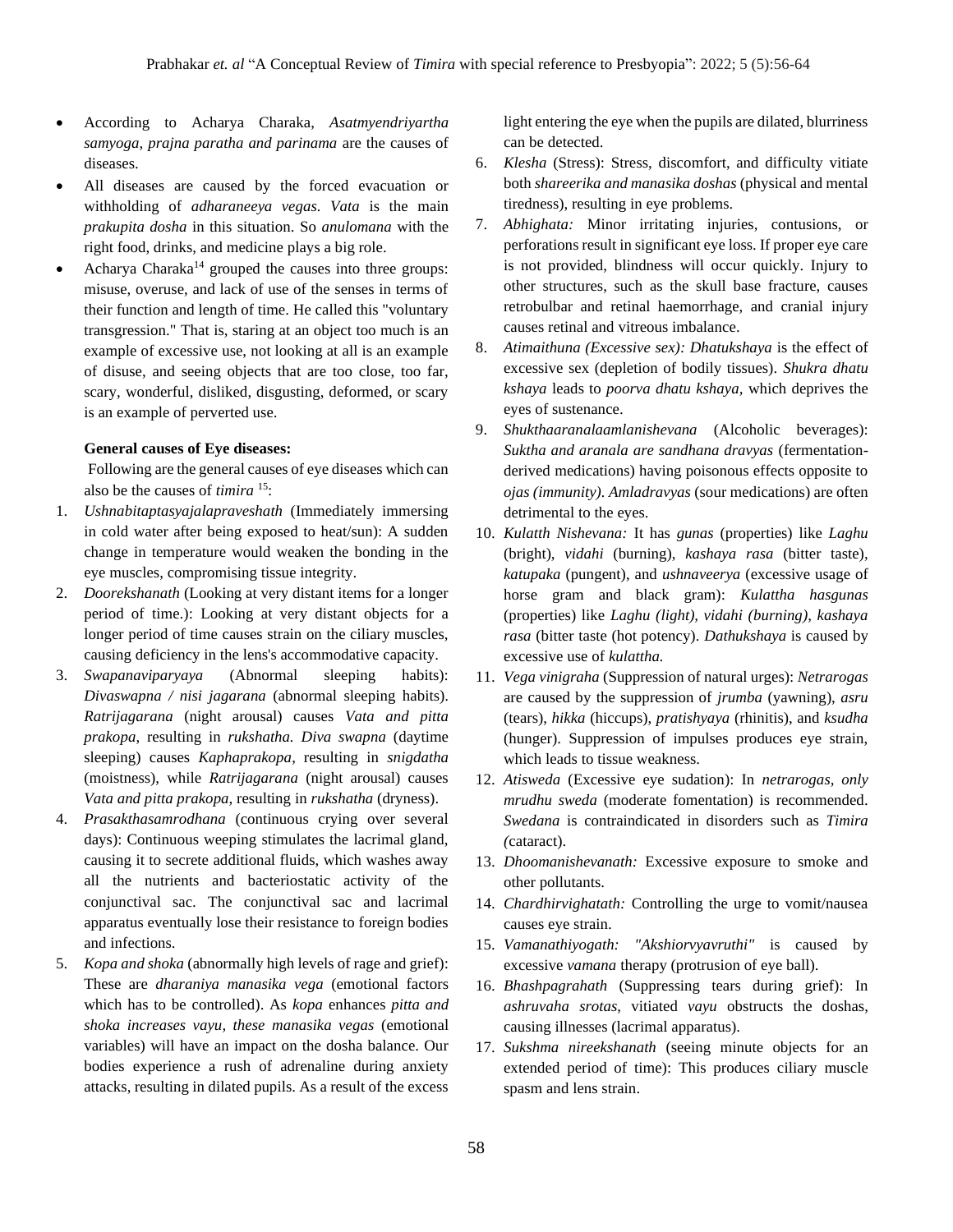#### *Timira* **as a complication:**

Ancient texts have indicated *timira* as a complication of several diseases-

- 1. Acharya Sushruta has mentioned it as a complication of *Pratishyaya,* Excessive bloodletting and Injury to vital parts (Trauma to *Avarta and Apanga Marma) .*
- 2. Acharya Charak has mentioned it as a complication of improper Nasal Medication: and *Grahani Roga* ( malabsorption syndrome)
- *3.* Acharya Vagbhatta has mentioned it as a complication of *Guggulatiyoga:*

#### *Samprapti* **(Pathogenesis):**

The onset of *Timira's* pathological effects is preceded by an increase in the Doshas at each of their separate Sites. In reference to the *Samprapti of Timira*, Acharya Videha has made it abundantly clear that when the doshas become excessively vitiated internally, pervades the *siras* (vessels), and gets lodged in the first *patala of Drishti,* the patient sees all of the objects as blurry15. This is because the doshas are permeating the *siras* (vessels) and getting lodged in the first *patala*. Dalhana is of the opinion that "*Rupavaha Sira*" is what the word "Sira" refers to here, and that "*Drishti*" refers to the inner half of the *Drishti.* However, there are only two *Rupavahi Siras,* hence in this context, the word "Sira" refers to vessels or channels. *Sirabhi* signifies more than two *Siras. Since "Drishtau*" refers to two structures and not the inner part of "*Drishti,*" it is commonly interpreted as "two eyes."

The accumulation of doshas in the *patalas* further inhibits the functional capacity of the *patalas,* which ultimately results in *avyakta darshana*, also known as clouded vision. It does this by blocking the channels that are responsible for the supply of nutrients, which has the additional effect of reducing that supply. When the second and third *patalas* become involved, Drishti continues to deteriorate; however, the fourth *patala* is where the affliction culminates in *linganasha,* also known as the loss of vision.

#### *Purva rupa* **(Prodromal features):**

*Purvarupa* is a collection of symptoms that point to the impending onset of an illness. Among various purvarupa of general eye diseases Toda (eye strain or headache) and *Ashru agamana* (watering eyes)<sup>16</sup> are also observed in initial stages of Presbyopia.

#### *Rupa* **(Clinical Features):**

The diagnosis of the disease is based upon the signs and

symptom of the disease. Following are the symptoms of timira according to involvement of *patalas:* Table no 1 shows Symptoms of *Timira* according to involvement of *Patalas.*

#### **Prognosis of** *Timira:*

Acharya Vagbhatta explicitly says that if *Timira* is neglected by the physician or patient, it will be transformed into *'Kacha,' and after 'Kacha,'* it will be converted into *'Linganasha,*' and the patient will become blind<sup>17</sup>. *Timira*, according to Yogaratnakara, is the leading cause of blindness and must be treated promptly. *Timira* in the first *Patala* that has not developed discoloration is treatable, however *Timira* in the second *Patala* that developed discoloration is curable with difficulty. *Timira*  of the Third *Patala* is said to be *Yapya.18*

#### **Management of** *Timira:*

The management involves avoiding the underlying causes, and in more depth, it means balancing out the elevated *Vata and other Doshas.*

The *Timira's* treatment depends on the Dosha's stage and dominance. Purification procedures like *Nasya* can be used to treat early *Timira s*ymptoms when the vitiated Doshas are still present but haven't spread to the entire eye. *Samanya chikitsa:* 

In accordance with the presence of dosha, *snehana (oleation) and raktamokshana* (bloodletting) should be administered, as well as *Nasya, Anjana, Mooredhabasti, Basti, Tarpana, Lepa, and Seka<sup>19</sup>* .

#### **A. Prophylactic Measures:**

Regular Consumption of preserved *Ghrita, Triphala, Shatavari, Patola, Mudga, Amalaki, and Yava* (barley), as well as *payasa made from Shatavari or Amalaki* or barley meal cooked with sufficient amount of *Ghrita and Triphala* decoction, are prophylactic methods to prevent *Timira.* 

- **B. Curative Measures:** Following are the local and systemic curative measures-
- **a. Local Measures:** *Tarpana, Putapaka, Seka, Aschyotana and Anjana* known as "*Kriyakalpas*" are used in managing the disease  $20$ .

#### **b. Systemic Measures:**

#### *i. Shodhan Chikitsa:*

a) *Virechana***:** It is beneficial for *Anulomana of Doshas*, especially vitiated Pitta, because the eye is the sight of Pitta predominance. Castor oil combined with milk is used in *Vataja Timira. Triphla Ghrita* is a general evacuative that is excellent in disorders of Rakta and *Pitta. Virechan* with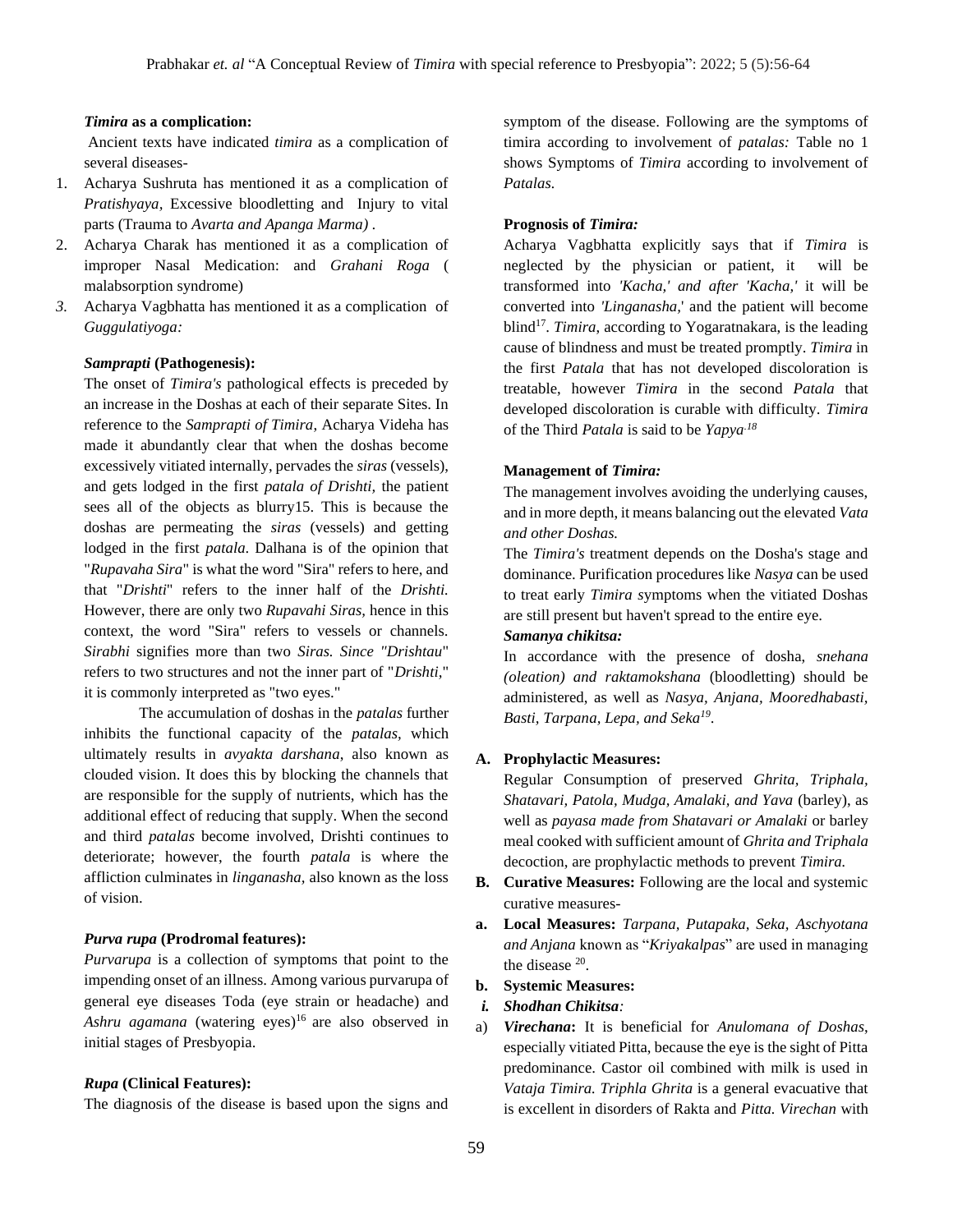Ghee processed with *Trivrit is advised in Kaphaja* type, while oil processed with Trivrita is useful in Tridoshaja<sup>21</sup>.

- *b) Nasya: For Timira*, a number of *Nasya Prayogas* are described, as the nose is a gate for medicine administration in *Urdhvajatrugata Rogas.*
- *c) Basti: In vataja timira, nirooha and anuvasana bastis* are effective because there is no other therapy for vitiated *vata besides basti.*
- d) *Siravyadha:* It is mentioned in *Kaphaja Timira, Pittaja Timira, and Raktaja Timira*. In *Ragaprapta timira,*  Siravyadha is prohibited <sup>22</sup>.
- ii. *Shamana chikitsa: Shamana Chikitsa* (Palliative management) can be divided into:
- a) *Sthanika Chikitsa (*Local measures)
- b) *Sarvadaihika Chikitsa* (systemic measures)
- *a) Sthanika Chikitsa: Tarpana with Patoladi ghrita, Jeevantyadi ghrita, Drakshadi ghrita, and Shatahwadi ghrita and Triphala ghrita* are helpful for *treating timira.*

*b) Saarvadaihika Chikitsa:*

- i. *Ghrita Kalpanas:* Various medicated *ghrita e.g. Phalatrikadi Ghrita, Patoladi ghrita, Triphla Ghrita, Mahatriphaladya ghrita, Dwitiya Triphaladya Ghrita, Laghu Triphala Ghrita,Rasnadi ghrita, Dashamoola ghritam, Drakshadi ghrita, Jeevantyadi ghritam, Shatahwadi ghrita* are beneficial in managing *timira* . 23,24
- ii. **Use of** *Triphala : In Pittaja timira*, it is advised to take *triphala* mixed with *ghrita* on a regular basis; in *Vataja timira,* it is indicated to take t*riphala* mixed with *taila; and in Kaphaja*, it is indicated to take t*riphala* mixed with madhu.<sup>25</sup>

#### **Presbyopia:**

#### **Definition:**

Presbyopia is the inability to focus at close distances due to an age-related loss of lens accommodation. It's the most prevalent physiological alteration in the adult eye, and it's assumed to be the source of universal near vision degradation as people become older.

#### **Etiology and Pathophysiology of Presbyopia**:

Presbyopia refers to an age-related physiological deficiency in adjustment. Sclerosis of the lens, which is related with stiffness of the lens capsule and decreased efficacy of the ciliary muscles with age, is the most significant contributor to this decrease in amplitude of accommodation.

Presbyopia is caused by a decrease of focusing capacity caused by the crystalline lens's flexibility, which makes it less successful in increasing optical power with

accommodation attempts. Tension on the zonules diminishes as the ciliary muscle contracts during accommodation, but a larger, stiffer presbyopic lens fails to rise in optical power to the same amount as a younger, more malleable crystalline lens.

Presbyopia is the inability to focus on close objects due to a decrease in lens accommodation with increasing age. It is the most prevalent physiologic alteration that occurs in the adult eye and is expected to produce universal near vision impairment with advancing age <sup>26</sup>

Following are the theories of manifestation of presbyopia-

- 1. Changes in the lens capsule's elastic property have a significant influence in the development of Presbyopia. However, many workers have noted that the lens capsule's flexibility does not alter significantly with age.
- 2. Sclerosis or hardness of the lens: It is widely assumed that sclerosis or hardening of the lens nucleus is the primary cause of Presbyopia, with the forces (capsule elasticity) that ordinarily deform the soft lens during youth no longer being effective. For many years, it was assumed that the hardening of the ageing lens was linked to a drop in water content, especially in the nuclear region. However, despite the fact that this is a common occurrence in other mammalian species, it is now obvious that there is no considerable loss of water in the ageing human lens. The hardness of the lens with age must be attributable to changes in the lens' structural proteins or greater adhesions between lens fibres.
- 3. Ciliary muscle weakening: Although morphologic changes in the ciliary muscle are known to develop with age, there is little evidence to support the concept of a weakened ciliary muscle. Under the effect of pilocarpine, the ciliary muscle contracts forcefully in Presbyopes as well. Despite their incapacity to shape the crystalline lens, the ciliary muscles remain functioning in old age. Strenk et al. used magnetic resonance imaging to monitor ciliary muscle activity in presbyopes, confirming the lens' fundamental function in presbyopia<sup>27</sup>.

#### **Clinical presentation:**

The most typical sign of untreated presbyopia is trouble reading at close distances. Early presbyopia is defined by patients complaining of needing more light to read or being able to read better in the morning hour's vs at night, difficulties reading fine text, and their eyes taking too long to focus on a near point. As a result of straining to accommodate the entire day, this is accompanied with aesthenopia. Presbyopia usually appears between the ages of 40 and 45, however there is significant inter-individual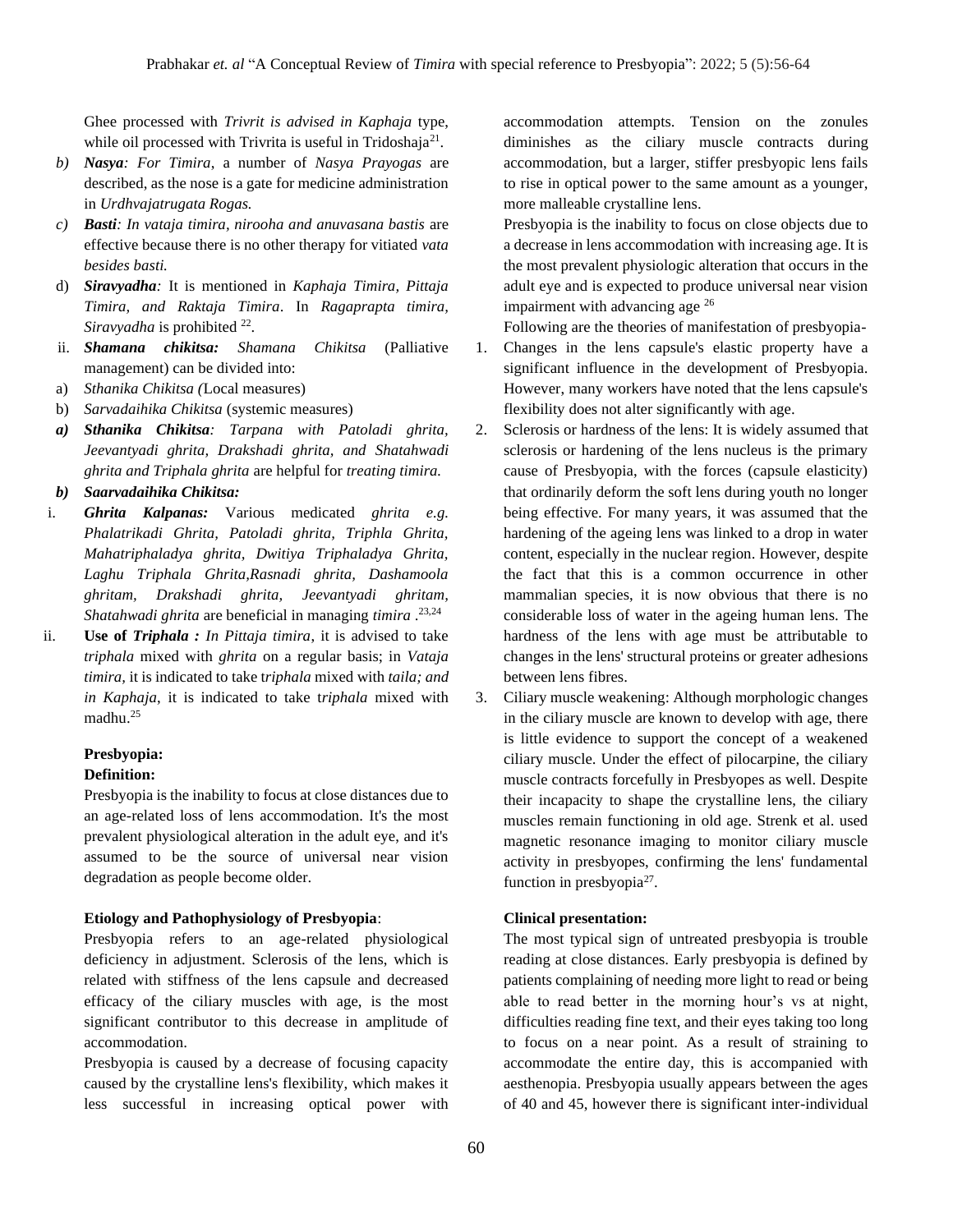variation. Presbyopia may appear earlier in under-corrected hyperopes and later in under-corrected myopes 28.

#### **Mechanism of Production of Presbyopia:**

According to new researches, the primary cause of presbyopia is linked to changes in the human lens as we age. Contraction of the ciliary muscles in young people causes a shape shift in the flexible lens, which allows for close focussing. As you become older, the lens's centre grows increasingly rigid. The lens appears to become too rigid to change shape at the age of 45-50years.<sup>29</sup> People's eyes gradually lose their capacity to accommodate to focus at close range as they get older. When compared to the eyes of a fifty-year-old adult, which may have less than three dioptres of accommodation, new-born children's eyes have more than twenty dioptres of accommodation. Unless their focusing system is adjusted by glasses, contact lenses, or laser/surgical operations, the consequence is a hazy image up close for elderly people.

#### **Management of Presbyopia:**

- 1. Optical Treatment: The simplest treatment for presbyopia is to use a convex lens to provide additional positive power, often known as near addition. The quantity of near addition is determined by the patient's age, as well as the distance and demands of the job. However, this is just a partial answer because the near addition always blurs the far view.
- 2. Alternating vision, Monovision, and Simultaneous vision are the three therapy methods for presbyopia currently available. Each procedure has advantages and disadvantages, and can be accomplished using optical and/or surgical means.
- 3. Medical Management: The FDA has approved pilocarpine 1.25 percent for topical use in the treatment of presbyopia. Clinical trials demonstrate that 15 minutes after instillation, near and intermediate vision improves for up to 6 hours. The most common adverse effects are headaches and redness.<sup>30</sup>
- 4. Intraocular lens implantation with either a multifocal or accommodating  $lens<sup>31</sup>$  is one of the intraocular methods for presbyopia correction. Corneal inlays and laser refractive surgery, which is further separated into monovision LASIK, presbyLASIK, INTRACOR, and photorefractive keratectomy, are examples of extraocular techniques  $(PRK).$ <sup>32</sup>
- 5. Procedures involving the sclera, such as Scleral implant and Scleral laser anterior ciliary excision (LaserACE) The presbyopic optical correction must be viewed in context, with factors such as the individual's age,

refraction, body dimensions, specific near-vision environment, and frequent close-range situations all playing a role. Although the situation is universal, it is not always suitable for a generally applicable correction<sup>33</sup>.

## **DISCUSSION**

One of the *Drushtigata Rogas, Timir* might induce eyesight problems. Doshas that have been vitiated and lodged in the first three *Patalas,* according to Achrya Sushrut, are then known as "*Timir"* and can lead to a variety of illnesses. *'Lingnasha'* is the term used when they take over the fourth chakra and cause eyesight loss. *Timir* has two stages: *Kacha and Lingnasha. Timir* is said to occur when doshas lodge in the first two *Patalas,* when they lodge in the third *Patala,* it is called '*Kacha*,' and when they rest in the fourth *Patala,* it is known as *'Lingnash,'. Kacha Vyadhi* is not explained by Aacharya Sushrut, whereas Acharya Dalhan referred to *Kacha as "RagpraptaTimir*" in his description of the subject. *Timir's* symptoms are a result of Dosha vitiation and *Patalas* involvement.

An imbalance in Pitta Dosha can be caused by the consumption of *Apathykara and Achakshushya Ahar-Vihar*, which causes vitiation of all three *Dohas* and the creation of *Timira.*

Blindness (*Lingnash)* can result if *Timira* is not treated, which begins with visual blurring *(Avyktadarshana). Vataja, Pitajja, Kaphaja, Raktaja, Sannipatika, and Parimlayi* are the six varieties of *Timira* defined by Acharyas.

The patient complains of blurred vision when vitiated Doshas enter the first *Patala.* According to Vagbhatta, when Doshas get located in 1stPatala, the individual sees objects foggy and sometimes clearly without any apparent cause. In Presbyopia, this is a common complaint.

There may be a rise in blurriness and trouble with near work in patients with vitiated Doshas lodged in the 2nd *Patala,* which is a sign of Presbyopia.

On the principle of rejuvenating ocular tissues and detoxifying of the entire body, many therapeutic approaches are outlined in Ayurveda literature.

### **CONCLUSIONS**

*Timir* is a disease in which there is gradual vision loss and other visual symptoms. It has three stages timira (first and second *patal affected), kacha* (third patal affected) *& lingnasha (fourth patal* affected).The symptoms of blurred vision in first *patala gata timira* and difficulty in threading the needle i.e. difficulty in near vision relate it to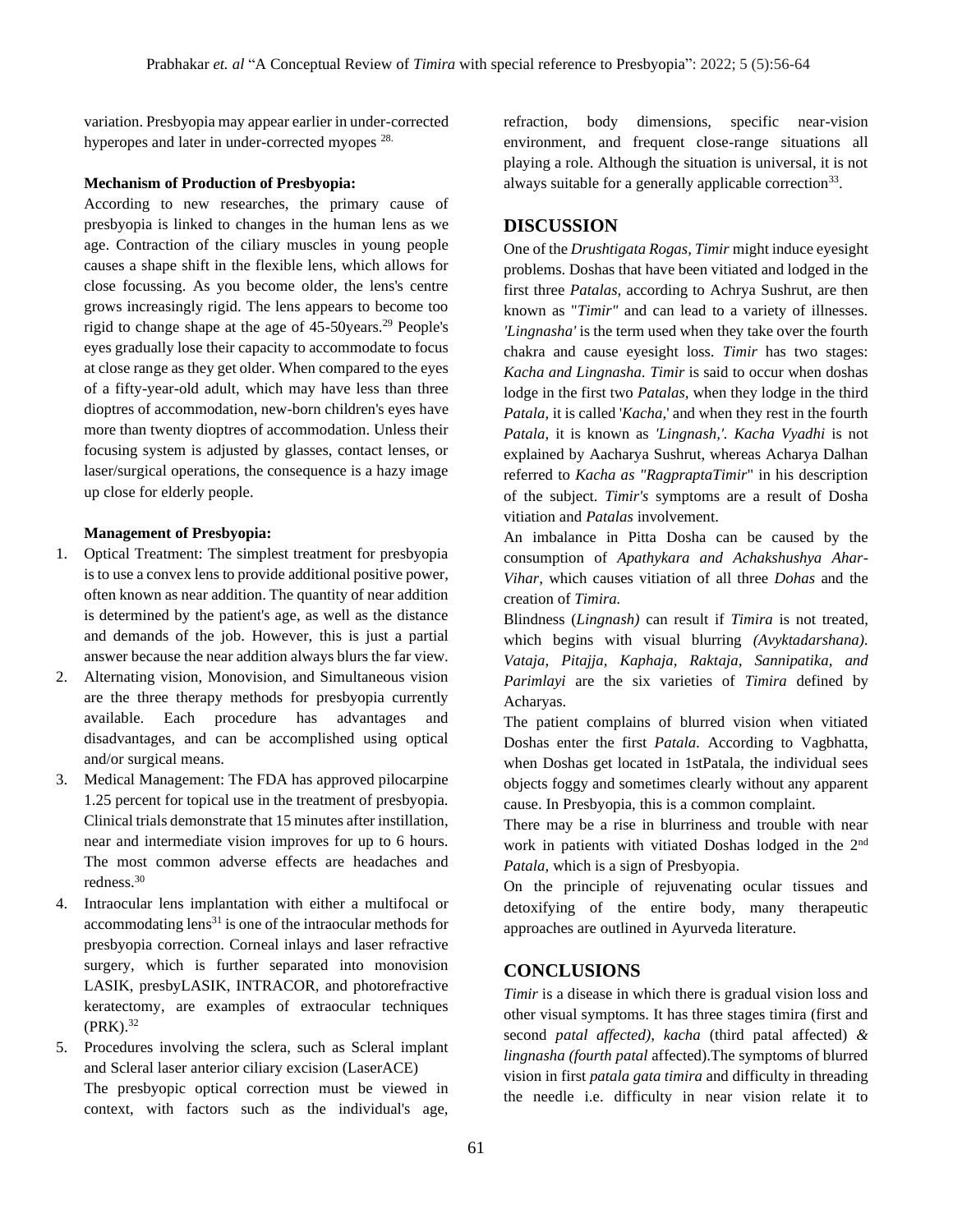presbyopia. Ayurveda and modern theories indicate that this disease occurs as result of ageing process. As the near work is more and more done these days hence reserve of accommodation is depleted at a fast pace, the ageing in eyes is occurring very fast hence to meet present day need of use of eyes for most of near work, rejuvenation of eye tissues with various methods explained in Ayurveda can be a boon to manage this illness.

## **Acknowledgements- Nil Conflict of Interest – None Source of Finance & Support - Nil**

## **ORCID**

*Prabhakar Vardhan* , <https://orcid.org/> 0000-0001-7611-3886

### **REFERENCES**

- 1. Shastri AD,Sushrut Samhita Uttartantra 1/45, Chaukhmba Sanskrit Sansthan Varanasi. 2012
- 2. Tripathi B, Ashtang Hridya of Shrimadvaghbhatta Uttarsthan12, Nirmalahindi commentary, Chaukhmba Sanskrit Prtishthan Delhi. 2014
- 3. Shastri AD,Sushrut Samhita Uttartantra 1/17, Chaukhmba Sanskrit Sansthan Varanasi.2012
- 4. Acharya. Y. T Sushruta. Uttara sthana. Susrutha samhita. Nibandhasangraha of Sri Dalhanacharya.2nd ed. Varanasi: Choukambha Orientalia; 2009.p.606
- 5. Shastri AD, Sushrut Samhita Uttartantra 7/7, Chaukhmba SanskritSansthan Varanasi.2012
- 6. Shankar U. Text book of Shalakya Tantra, 1st ed. Section 8, Chapter 03. Varanasi: Chaukhamba Vishvabharti, 2012; p. 562.
- 7. Mishra B, Sri Rupalalaji Vaishya Editors (Reprint ed.). Bhavaprakasha of Bhavmishra, Chapter 4. Varanasi: Chaukhamba Sanskrit Bhavan, 2008; p. 102.
- 8. Mitra J Editor (Reprint ed.). Astang Sangraha of Vagbhata, Sharirsthan: Chapter 8. Varanasi: Chaukhamba Sanskrit Series, 2001; p. 304.
- 9. Khurana AK, Comprehensive Ophthalmology. 4th ed. Chapter 3. New Delhi: New Age International (p) Ltd. Publishers, 2007; p. 41.
- 10. Neale T. Global Burden of Presbyopia Tops One Billion People (Online article). Medpage Today, 2008. Available from, https://www.medpagetoday.org/ophthalmol ogy/generalophthalmology/12086?vpass=1
- 11. Shastri AD,SushrutSamhita Uttartantra 8/5, Chaukhmba Sanskrit Sansthan Varanasi,2006
- 12. Shastri AD Sushrut Samhita Uttartantra 8/5, Chaukhmba Sanskrit Sansthan Varanasi.2006
- 13. Acharya YT, Sushruta, Sushruta Samhita, Nibandha Samgraha Commentary of Sri Dalhanacharya and NyayaChandrika Panjika on Nidanasthana Commentary of Sri Gayadasacharya, by; Uttara 17/48-49 Choukambha Surabharati Prakashan, Varanasi, edition-2014.
- 14. Shastri K, Agnivesha, A.Charaka Samhita of Agnivesha revised by Charaka and Dridhbala Su.11/37 Chaukhambha Bharati Academy. 1991
- 15. Acharya YT, Sushruta, Sushruta Samhita, Nibandha Samgraha Commentary of Sri Dalhanacharya and NyayaChandrika Panjika on Nidanasthana Commentary of Sri Gayadasacharya, by; Uttara 7/6 Choukambha Surabharati Prakashan, Varanasi, edition-2014.
- 16. Acharya YT, Sushruta, Sushruta Samhita, Nibandha Samgraha Commentary of Sri Dalhanacharya and NyayaChandrika Panjika on Nidanasthana Commentary of Sri Gayadasacharya, by; Uttara 1/21- 23 Choukambha Surabharati Prakashan, Varanasi, edition-2014.
- 17. Paradakara, H. S. . AshtangaHridaya of Vagbhatta with commentaries Sarvangasundara of Arundatta and AyurvedRasayana of Hemadri (1st ed.). Chaukhambha Sanskrit Sansthan 2012.
- 18. Acharya YT, Sushruta, Sushruta Samhita, Nibandha Samgraha Commentary of Sri Dalhanacharya and NyayaChandrika Panjika on Nidanasthana Commentary of Sri Gayadasacharya, by; Uttara 17/53 Choukambha Surabharati Prakashan, Varanasi, edition-2014.
- 19. Paradakara, H. S. AshtangaHridaya of Vagbhatta with commentaries Sarvangasundara of Arundatta and AyurvedRasayana of Hemadri (1st ed.). Ut.13/47.pg.822 Chaukhambha Sanskrit Sansthan.2012
- 20. Acharya YT, Sushruta, Sushruta Samhita, Nibandha Samgraha Commentary of Sri Dalhanacharya and NyayaChandrika Panjika on Nidanasthana Commentary of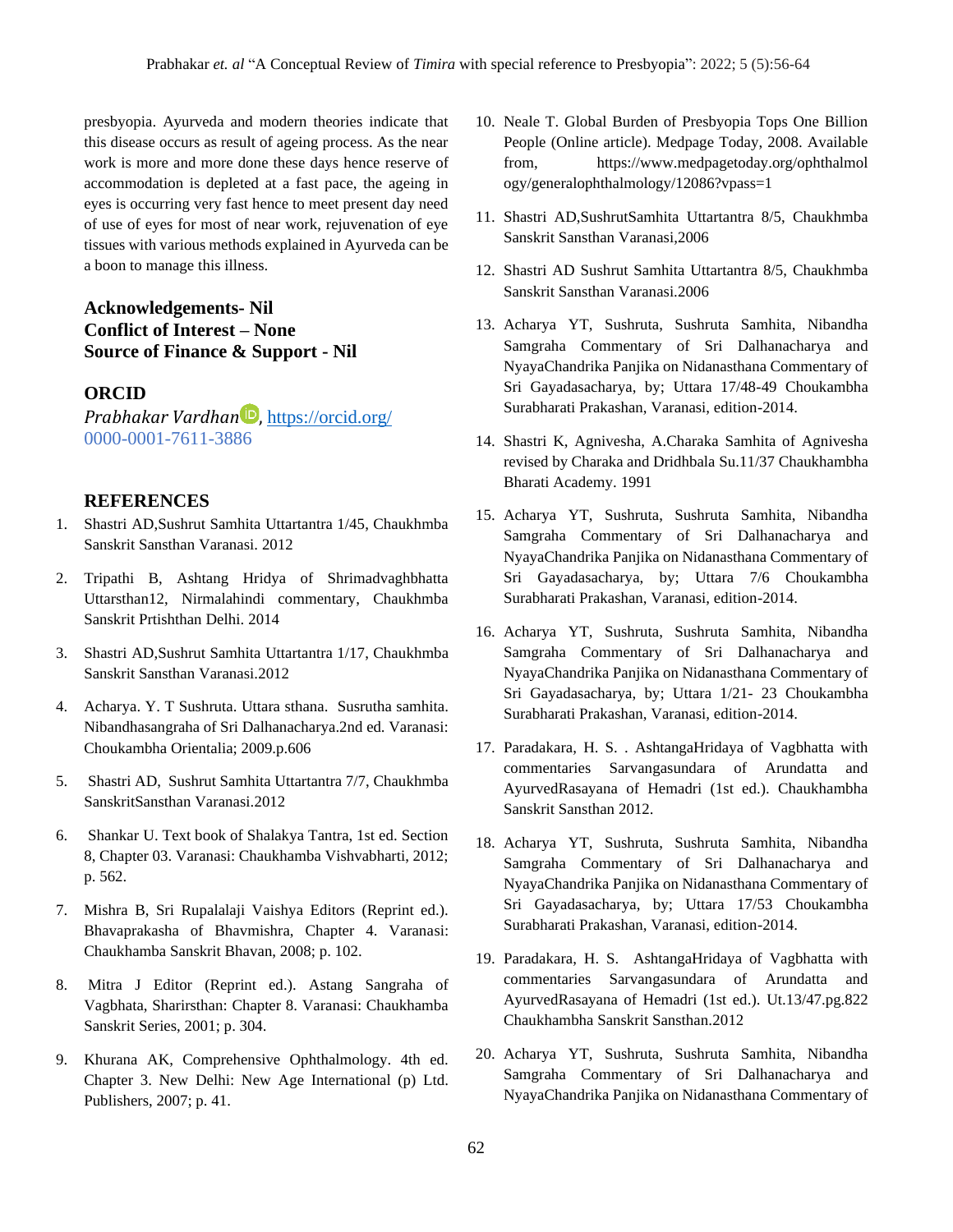Sri Gayadasacharya, by; Uttara 17/52 Choukambha Surabharati Prakashan, Varanasi, edition-2014

- 21. Acharya YT, Sushruta, Sushruta Samhita, Nibandha Samgraha Commentary of Sri Dalhanacharya and NyayaChandrika Panjika on Nidanasthana Commentary of Sri Gayadasacharya, by; Uttara 18/4 Choukambha Surabharati Prakashan, Varanasi, edition-2014
- 22. Acharya YT, Sushruta, Sushruta Samhita, Nibandha Samgraha Commentary of Sri Dalhanacharya and NyayaChandrika Panjika on Nidanasthana Commentary of Sri Gayadasacharya, by; Uttara 17/30 Choukambha Surabharati Prakashan, Varanasi, edition-2014
- 23. Acharya YT, Sushruta, Sushruta Samhita, Nibandha Samgraha Commentary of Sri Dalhanacharya and NyayaChandrika Panjika on Nidanasthana Commentary of Sri Gayadasacharya, by; Uttar tantra, Chapter 17, Verse-52, Choukambha Surabharati Prakashan, Varanasi, edition-2014. pp- 824.
- 24. Sen G, Bhaishajyaratnavali, Mottilal Banarasidas, Mumbai, Edition 8, 1970, Reprint- 2007, Chapter-Netrarogadhikara, pp- 832 .
- 25. Vaishya S, Vangasena Hindi teeka sahita, Chapter-Netrarogadhikara, Verse- 274, 275, 278, Khemraj Srikrishnadas Prakashan, Mumbai, Edition-1996, pp-1096, pg- 776-791.
- 26. Acharya YT, Sushruta, Sushruta Samhita, Nibandha Samgraha Commentary of Sri Dalhanacharya and NyayaChandrika Panjika on Nidanasthana Commentary of Sri Gayadasacharya, by; Uttara 17/231 Choukambha Surabharati Prakashan, Varanasi, edition-2014
- 27. Presbyopia: prevalence, impact, and interventions. Patel and K West. Community Eye Health Journal | Vol 20 ISSUE 63 | SEPTEMBER 2007
- 28. Strenk SA, Strenk LM, Guo S. Magnetic resonance imaging of aging, accommodating, phakic, and pseudophakic ciliary muscle diameters. Journal of Cataract & Refractive Surgery 2006;32:1792-1798.
- 29. Practical Ophthalmology. A manual for beginning residents 4 Ed pg 86-88 American Academy of Ophthalmology (www.eye.usyd.edu.au, Heys, K., Cram, S. and Truscott, R.J.W., Mol. Vision 10, 956- 963 (2004) effects.
- 30. https://www.ophthalmologytimes.com/view/fdaapproves-eye-drops-fortreatment-of-presbyopia
- 31. Gil-Cazorla R, Shah S, Naroo SA. A review of the surgical options for the correction of presbyopia. Br J Ophthalmol. 2016 Jan;100(1):62-70. doi:10.1136/bjophthalmol-2015- 306663.)
- 32. Hipsley AM, Hall B, Rocha KM. Scleral surgery for the treatment of presbyopia: where are we today? Eye and Vision 2018:volume 5, Article number 4.)
- 33. Pallikaris IG, Plainis S, Charman WN. Presbyopia: Origins, Effect s, and Treatment (pp. 11-20).

**How to cite this article:** Vardhan P, Sharma S, Fiaz S "A Conceptual Review Of *Timira* With Special Reference To Presbyopia" IRJAY.[online]2022;5(5);56-64. Available from[: https://irjay.com](https://irjay.com/) DOI link- https://doi.org/10.47223/IRJAY.2022.5510